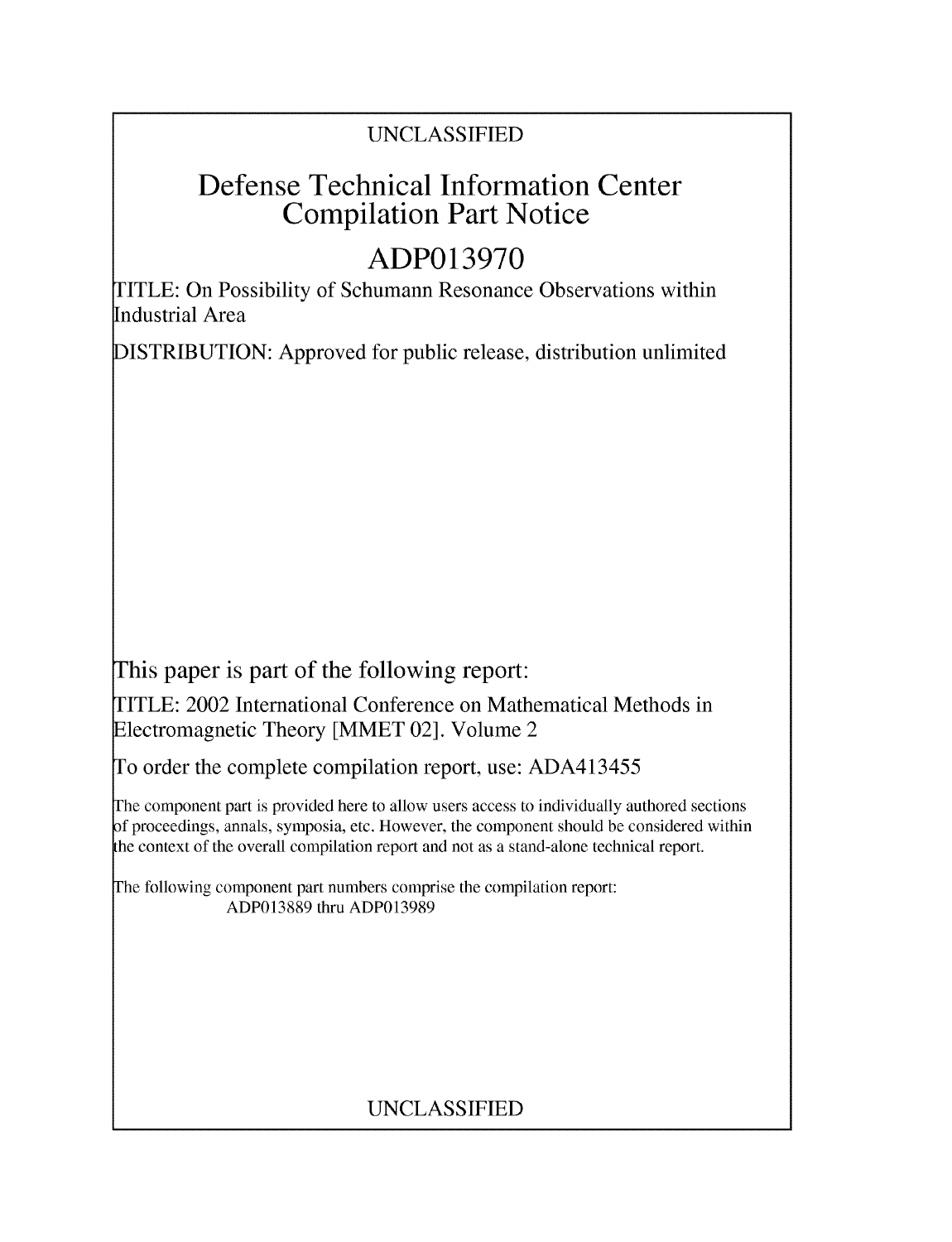#### **ON** POSSIBILITY OF **SCHUMANN RESONANCE OBSERVATIONS** WITHIN **INDUSTRIAL** AREA

A.V. Shvets, V.K. Ivanov, A.V. Varavin

A. Usikov Institute for Radio Physics and Electronics NASU ul. Proskury 12, Kharkov 61085, Ukraine. E-mail: Shvets@ire.kharkov.ua

#### ABSTRACT

Use of ADC with high resolution allowed us to embrace dynamic range both signal and powerful narrow-band interference and on this base to implement a compensative realtime algorithm for suppression of narrowband interference. The developed algorithm provides suppression of "wings" occurred due to incommensurability of a time interval of a signal that undergo to the spectral analysis and a period of a narrowband interference. Preliminary results of observations of extremely low frequency (ELF) natural electromagnetic background (Schumann resonance) performed within urban areas are presented in the paper. We demonstrate both possibilities of registration of average spectra of the Schumann resonance background signal and ELF-transients.

#### **INTRODUCTION**

A phenomenon called Schumann Resonance (SR) is observed in spectra of the natural terrestrial radiation in the ELF range as a number of peaks at frequencies 8, 14, 20, 26 Hz. SR is excited by the worldwide lightning and represents natural oscillations of the Earth-ionosphere cavity. SR carries information both on electromagnetic properties of the lower ionosphere and ELF sources. SR measurements are used for inferring thunderstorm activity total level and its spatial distribution with the purpose of monitoring for global environmental changes [1,2]. In particular realization of idea of worldwide lightning tomography [2] will require creation of global network of the SR observatories. In this paper we consider possibility of SR observations within urban environment that would provide more regular and careful control on the receiving equipment and extending of the number of probable observation points.

As a rule the most powerful interferences are the power-line harmonics 50(60) Hz hitting into the studied frequency range. They essentially cut down the dynamic range of recorded signals. The use of traditional notch filters becomes sometimes not effective due to the suppression fails because of fluctuations of the power line frequency. Using synchronous notch filters with phase self-tuning of the rejection frequency [3] can solve the problem but relative complexity and complication in their tuning limits its using in portable systems. A data acquisition system with high resolution embracing dynamic range both signal and interference that permitted both to realize the signal filtration in a digital form and to reduce to the minimum using analogous components in the receiving system was used in the present work for the SR observations.

#### METHOD FOR **COMPENSATION** THE NARROW-BAND **INTERFERENCE**

The monochromatic signal  $s(t) = a\cos(\omega_0 t + \varphi)$  multiplied by the rectangular time window  $[0..T]$  is used as a model of narrow-band interference. The spectrum of this signal includes two peaks with frequencies  $\pm \omega_0$  with a width that is determined by the number of hitting, into the interval [0..7], of periods of the high-frequency infill. The

KIEV, UKRAINE, IX-TH INTERNATIONAL CONFERENCE ON MATHEMATICAL METHODS IN ELECTROMAGNETIC THEORY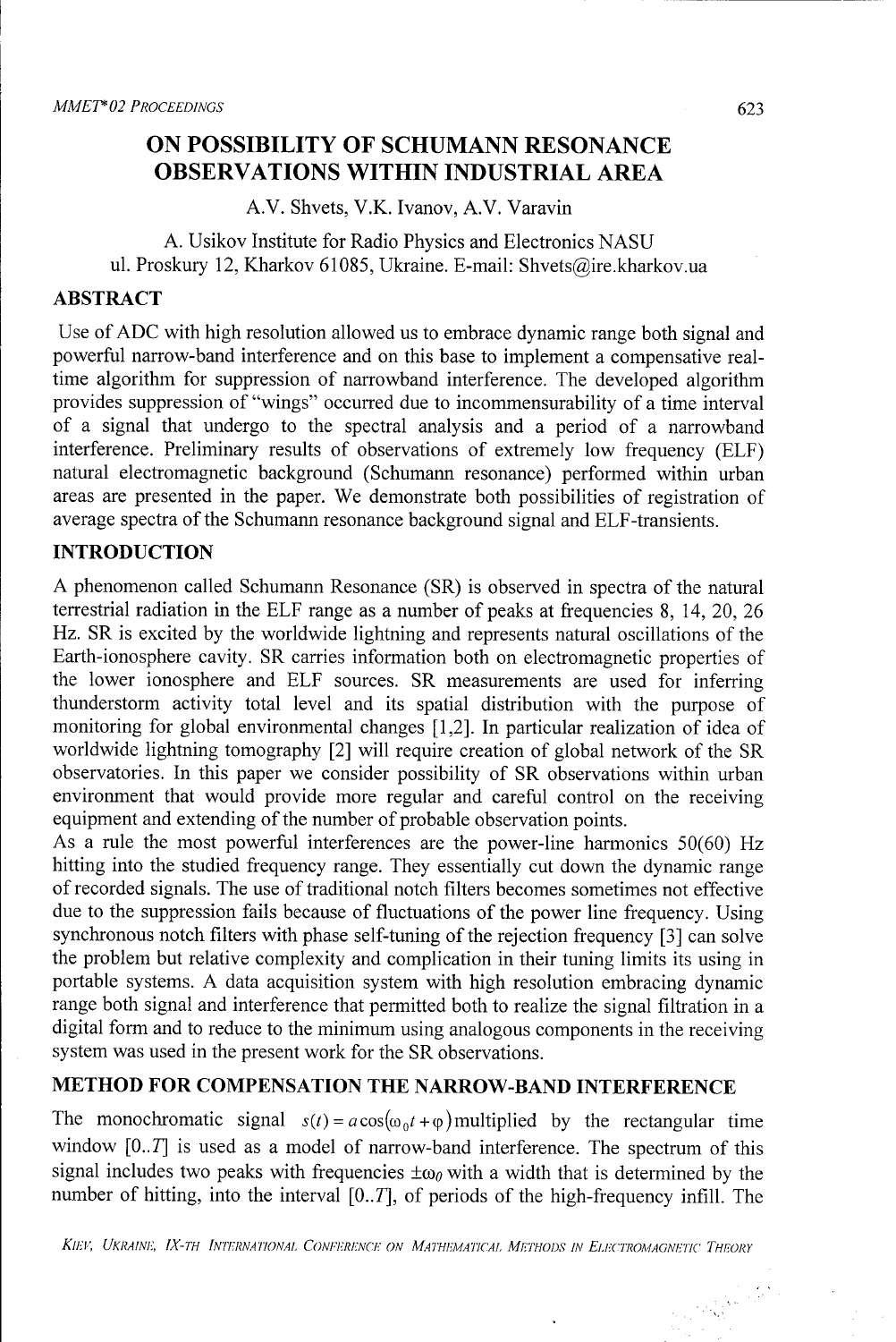



Fig.1. Formation of discrete spectrum of the frequencies in the spectrum<br>sunded in time signal for fractional and integer (see Fig.1). The value of a bounded in time signal for fractional and integer (see Fig.1). The value of a value of a basis between duration of the analyzed signal and fractional part  $\delta$  is the result ratios between duration of the analyzed signal and

width of these peaks will be Continuous spectrum: up to the realization duration spectrum takes place. If the integer quantity of periods misses to  $T$ , then the infinitely Frequency narrow lines will result on the high-frequency infill of the division the interval **7'**

by the high-frequency infill period  $t_0=2\pi/\omega_0$  and defines both the amplitude of peaks and appearance of "wings". These "wings" can essentially distort a spectrum at far enough frequency range.

Taking into account only positive frequencies after elementary transformations we got the next representation for the spectral density in discrete form:

$$
S(n) \approx \frac{aT}{2} e^{i(\pi \delta + \varphi)} \frac{\sin \pi \delta}{\pi (n - n_0 - \delta)},
$$
\n(1)

where *n* is the current point in the spectrum,  $n_0$  is the result of integer dividing  $\omega_0$  by the value of  $2\pi\Delta f$ , where  $\Delta f = 1/T$  is the frequency resolution of the discrete spectrum. To compensate the interference signal we need to determine exactly its frequency  $\omega_{\theta}$ . phase **9,** and amplitude a, that is performed by finding of parameters of two points in the discrete spectrum around the narrowband signal frequency on the basis of eq. 1:

$$
\delta = \frac{S(n_1)}{S(n_0) + S(n_1)};
$$
\n
$$
a = \frac{2}{T} [S(n_0) + S(n_1)] \cdot \frac{\pi \delta (1 - \delta)}{\sin \pi \delta}; \quad \omega_0 = 2\pi \Delta f(n_0 + \delta); \quad \varphi = \arg S(n_0) - \pi (\delta + n_0 + 1)
$$
\n(2)

#### **SOME RESULTS** OF THE SR **OBSERVATIONS**

The problem of SR measurements includes two parts that reflect spectral and time presentation of a signal. This is an accumulation of average spectra of background signal formed by overlapping pulses from the aggregate of lightning discharges occurred all over the Earth. Also this is a separation of ELF transients – signals generated by the distance powerful lightning discharges and exceeded the background amplitude in 3-10 times. One of the basic problems for measurements is a radiation of power lines harmonics with amplitude exceeding the level of natural signal on 40-70 dB.

"Wings" from the strong narrowband interference can essentially distort the spectrum of measured weak signals even when high resolution ADC is used. This situation is demonstrated in Fig.2 where spectra are represented both with use compensation and without this. The effect of using of compensation method for separating the impulse signal (ELF-transient) is demonstrated in Fig.3. The suppression effectiveness is high

*KIEV*, *UKRAINE, IX-TH INTERNATIONAL CONFERENCE ON MATHEMATICAL METHODS IN ELECTROMAGNETIC THEORY*